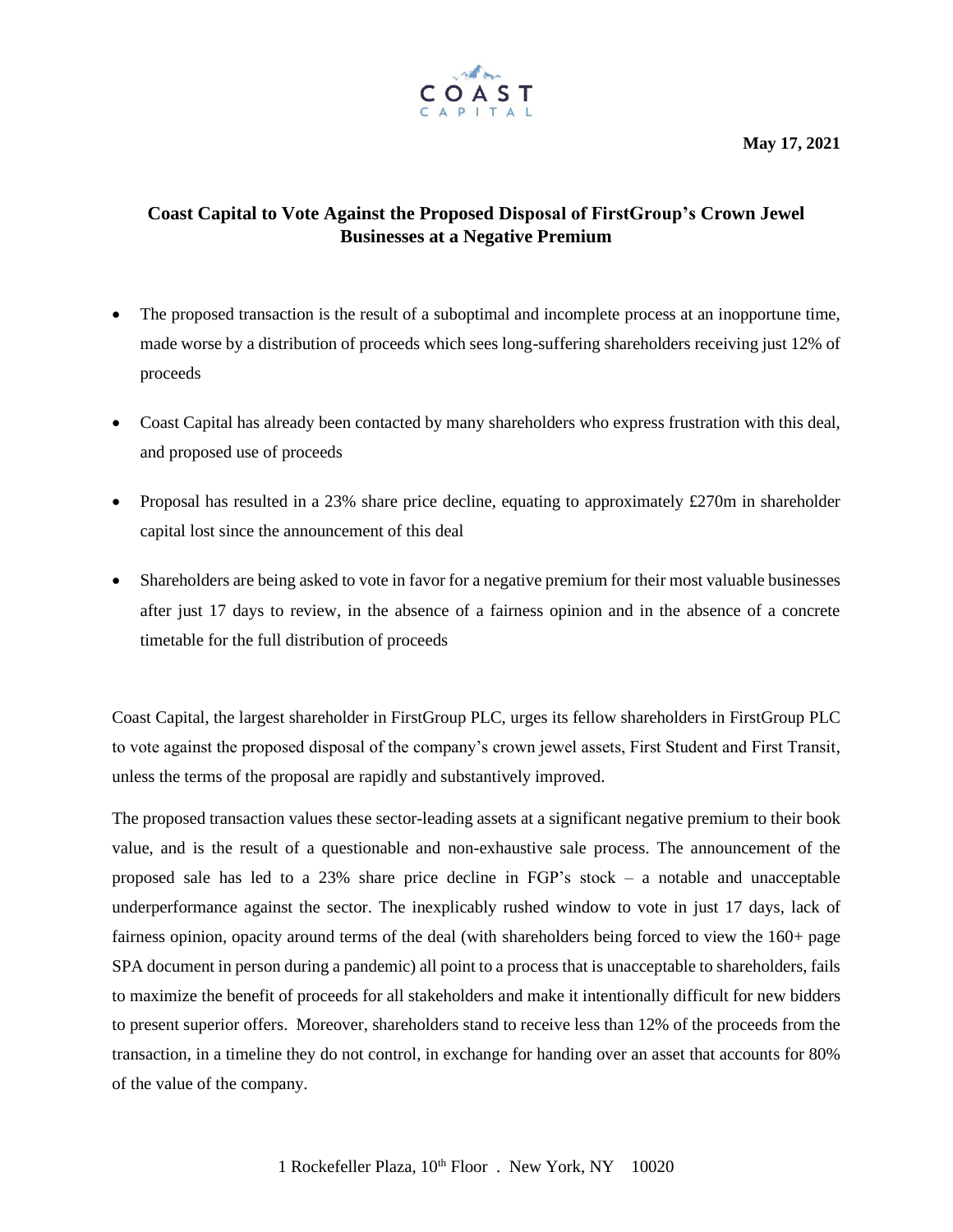

Indeed, this proposal is unacceptable to any reasonable stakeholder on many grounds:

- A. First Student and First Transit compose the largest school bus and transit operations in North America. The company's only true peer, Student Transportation Inc, sold for 5.7x book value, or 12.5x EBITDA in 2018. Meanwhile, FirstGroup's board is incomprehensibly rushing shareholders to support a sale of these market leading businesses at less than its book value and less than 7 times depressed EBITDA. Coast Capital is unable to identify any public transport company of size which has recently sold assets for less than 2x book value.
- B. Coast Capital has examined all major disposals of UK corporations and subsidiaries thereof over the prior 2 years, and notes that not one board has recommended a sale of the company, or division of their company, for less than book value. FirstGroup's board marks a new and unacceptable low among the company's peers in the UK. 2
- C. The company's opaque process and rushed request for a vote have hindered shareholders from understanding how inefficient and non-exhaustive the proposal is in terms of viable alternatives that could unlock significantly greater value to the benefit of all stakeholders:
	- a. The deal was marketed to and shared with only approximately 10 parties under NDA, during a pandemic when most of the operations were not in service.
	- b. Shortly before announcement, Coast Capital presented the company with an alternative route to exit at a notably higher valuation. By the company's own advisers' admission, value under Coast's proposal "could be … 25% greater than the proposed EQT deal". Coast can verify that the board has categorically refused to entertain or study the more attractive alternatives $<sup>1</sup>$ </sup>
	- c. Coast has been approached by alternative potential acquirers who were not given access to the process and continue to be declined access, due to a punitive 'No Shop' clause which the board has agreed to in the proposed SPA. Under this clause, the board is now refusing to discuss First Student and First Transit with interested parties who are prepared to pay a (notably) higher price than book value for these assets, but who are afraid of publicly expressing their interest lest they be ruled out as potential bidders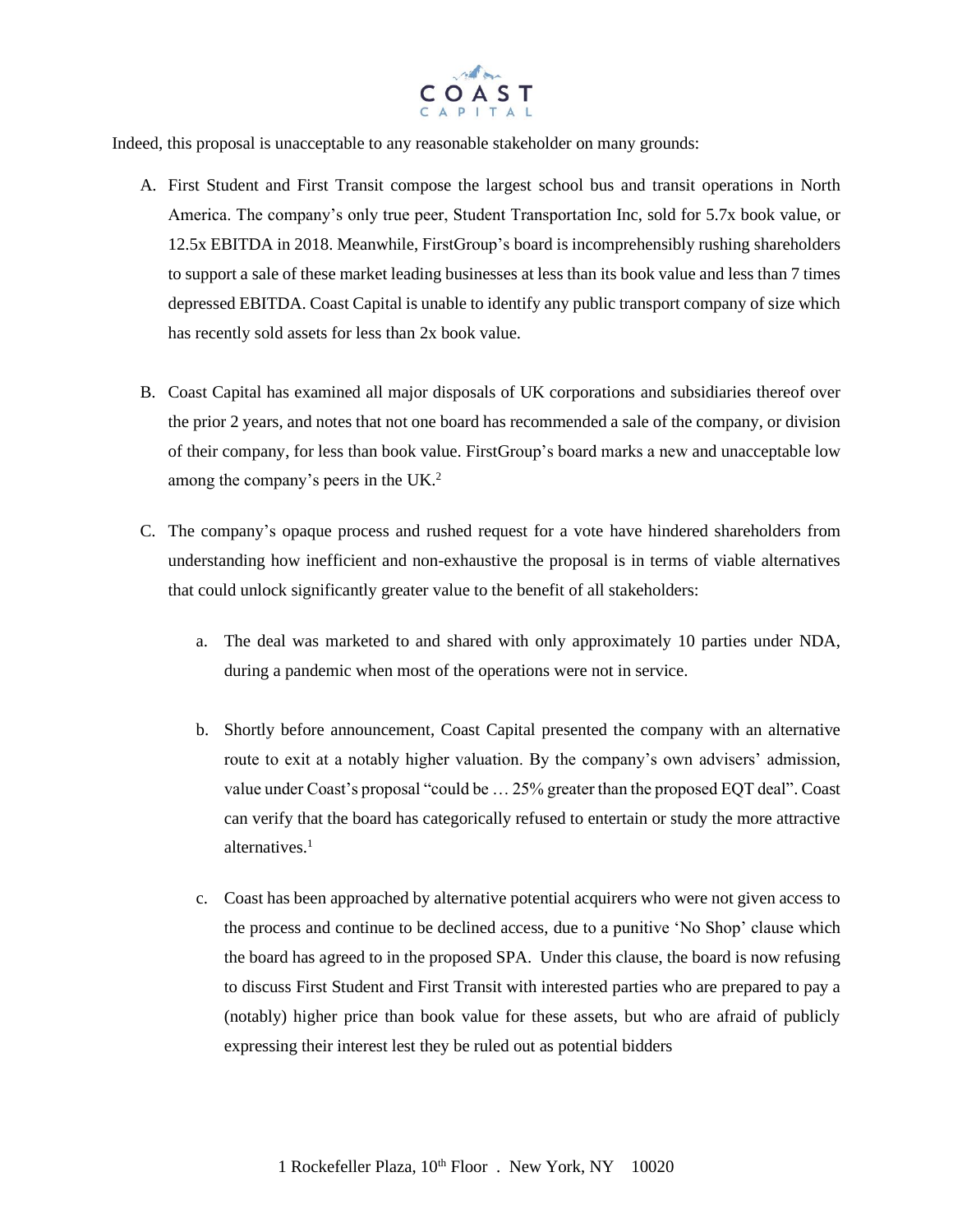

- D. The board's extraordinarily inefficient proposed use of proceeds further shifts value away from key stakeholders (including shareholders) and adds to this proposal's demerits. Under this ill-advised proposal, the board seeks to over cash-collateralize liabilities, and stash cash away for management's discretion which could, as management has put it "be released over time". In light of management's track record of mismanagement of assets and value destruction, shareholders cannot trust this board or management to retain shareholder's capital (note that the board and management own just 0.11% of the company.)
- E. Upon review of the SPA (which the company is providing access to only in person during a pandemic) Coast Capital was able to deduce that the terms of the £170 million earn-out for First Transit is drafted in a way that gives EQT ample room to not pay this earn-out to FirstGroup should EQT hold the asset beyond 3 years. By implication, the £170m earn-out cannot be regarded as a certainty as management has indicated. In sum, EQT has risked little to potentially gain hundreds of millions in value by acquiring the most important transit operations in North America for less than 3x normalized EBITDA.
- F. Despite 3 major multi-national banks advising the company on the transaction, not one has provided a fairness opinion on this disposal (perhaps because there is no justification for this below-market sale through a broken process).

Note that Coast Capital is not in any way seeking a reallocation of proceeds that would leave a deficit to the group's pension obligations or an over-levered FirstGroup. However, unless significant additional proceeds are allocated to shareholders (a path which we have detailed below), shareholders are clearly better off not supporting the board's proposal:

- A. After having already over cash-collateralized existing stakeholder liabilities, the board could easily increase distributions to shareholders with an additional £235m capital above the proposed £365m from the following:
	- a. Better than expected rail termination proceeds (already announced): £50m
	- b. Estimated cash generation from Sept 2020 (mgmt. hasn't shared yet): £50m
	- c. Cash released from pro-forma target 2x net debt ratio (managements stated target): £135m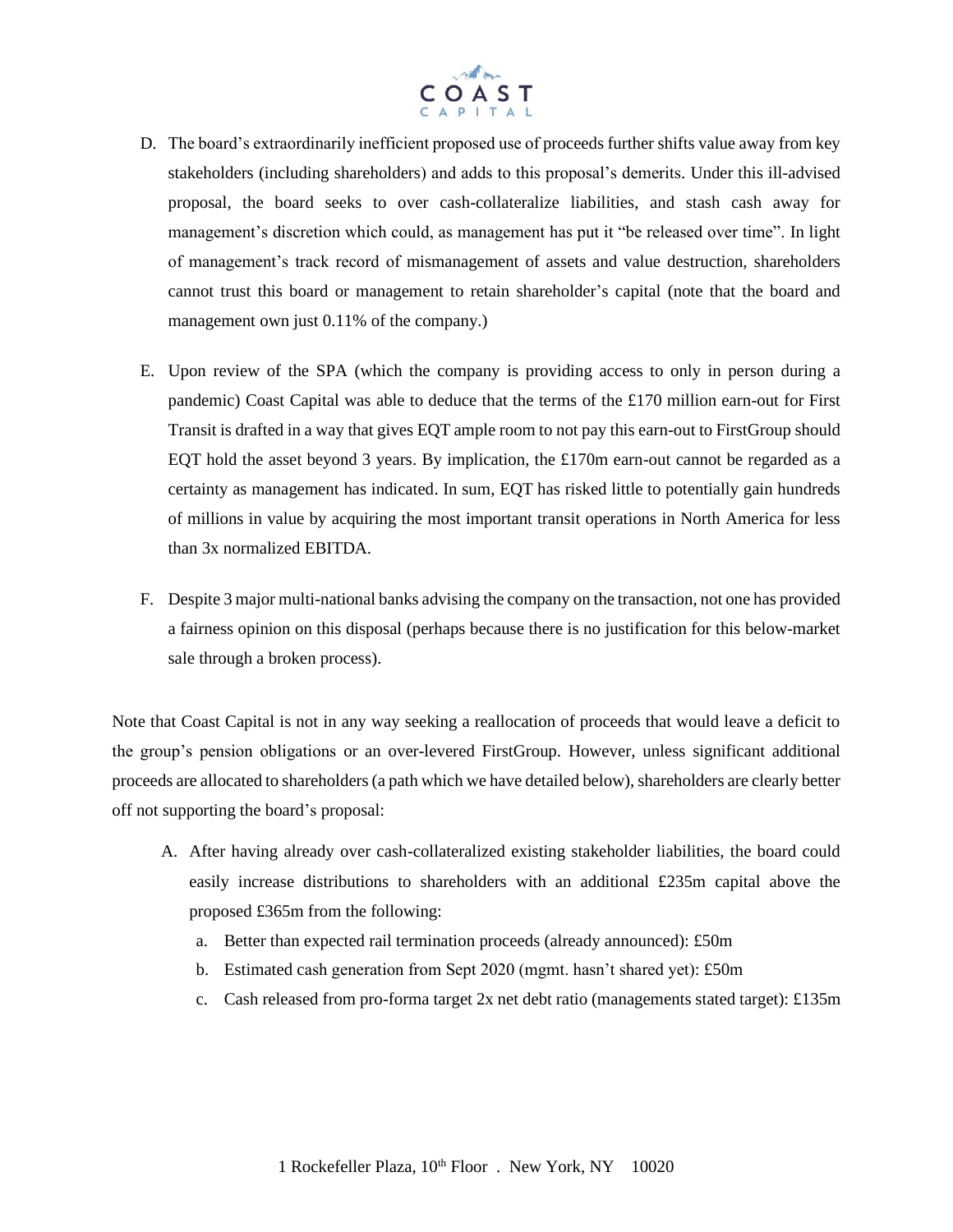

This *excludes management expected material cash inflows* from the following:

- a. EQT earn-out: £170m
- b. Cash released from triennial review: £116m
- c. Greyhound real estate sales: c. £40m
- d. Divestment of Greyhound operations
- e. US CARES Act proceeds & other related receivables from EQT
- f. Working capital adjustments
- B. With the now £600m cash proceeds, the board should tender for up to 550m shares outstanding at 110p (establishing a baseline valuation), rather than the tax inefficient 30p dividend.
- C. If the share price exceeds 110p before all cash proceeds are distributed, reassess use of proceeds for what could be a higher tender, dividend or excess cash on the balance sheet.

The outcome of £600m used for a 110p tender would acquire c. 550m shares, or 45% of the 1.2bn shares outstanding. According to analysts and management, the remaining business would have a value of c.£900m - c. £1.2bn, against just 670m shares outstanding, equating to a value of 135p – 180p.

The proposed use of proceeds is unnecessarily inefficient and the inexplicably abbreviated timeline for this vote is likely meant to sow fear and confusion among shareholders to accept, for no good reason, a negative premium on these market leading businesses. This is made worse by the fact that public support for infrastructure assets and education related enterprises in the United States has never been higher. The Biden Administration has put forth a \$2.3 trillion infrastructure bill which allocates \$174 billion towards investments in electronic vehicles including the nations school bus fleet. These are grants for operations such as First Student, which EQT will no-doubt capitalize on.

Unless this proposal is meaningfully improved, we recommend that all stakeholders repudiate and vote against this flawed and inadequate proposal on 27 May. If an improved deal is not deliverable within the existing construct, the company should retain its key assets and pursue a complete, competitive, and transparent process that looks at a wide range of value creation alternatives with the benefit of schools reopening, a better market and macro backdrop as the pandemic is progressively brought under control.

Coast Capital welcomes the opportunity to present our detailed thoughts on the shortcomings of the proposed deal and viable alternatives for value maximization directly to our fellow shareholders in the coming week.